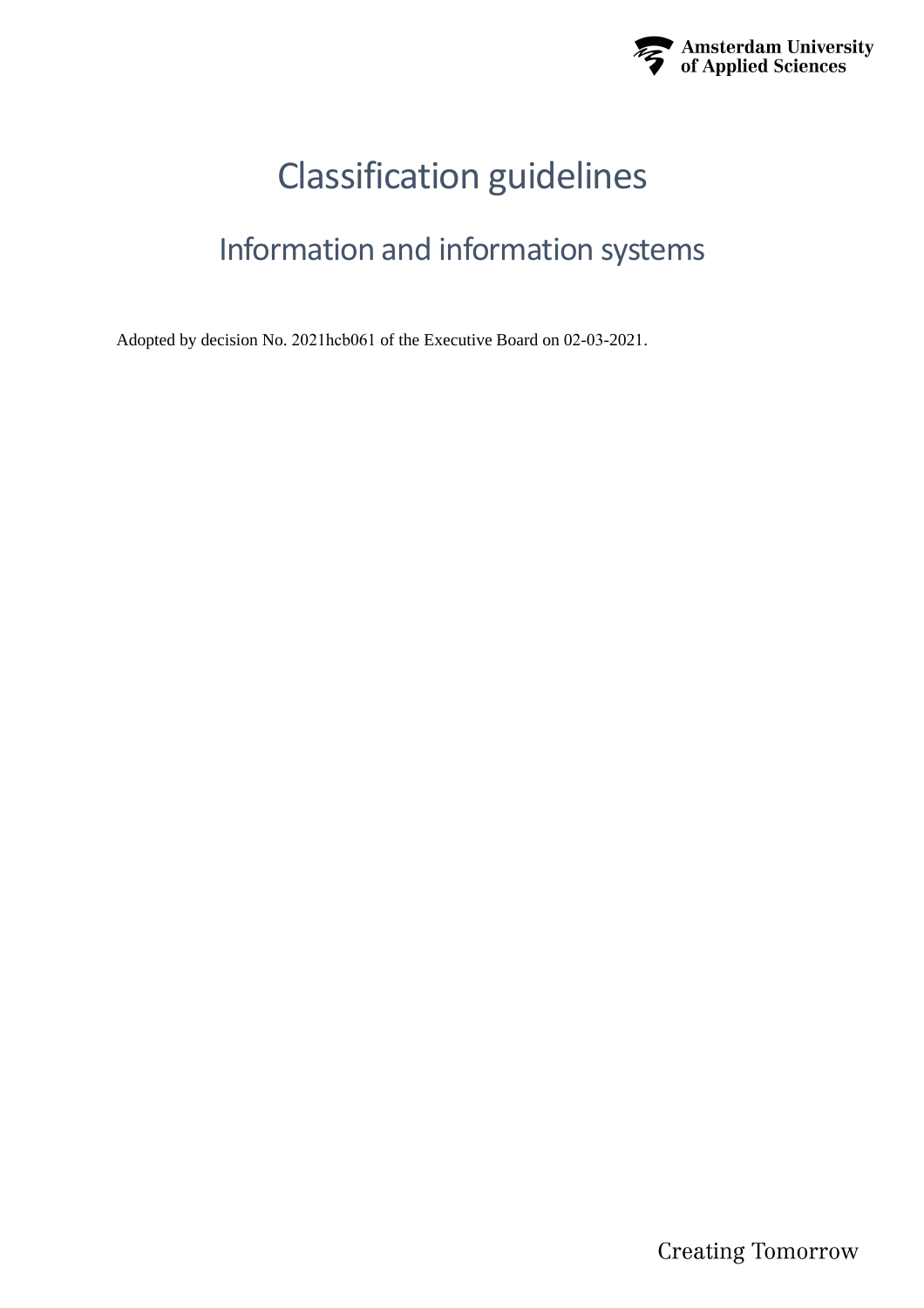

#### **Contents**

| $\mathbf{1}$            |     |  |  |  |
|-------------------------|-----|--|--|--|
| $\mathbf{2}$            |     |  |  |  |
| $\overline{\mathbf{3}}$ |     |  |  |  |
| $\overline{\mathbf{4}}$ |     |  |  |  |
| 5                       |     |  |  |  |
| 6                       |     |  |  |  |
|                         | 6.1 |  |  |  |
|                         | 6.2 |  |  |  |
|                         | 6.3 |  |  |  |
|                         | 6.4 |  |  |  |
| 7                       |     |  |  |  |
| 8                       |     |  |  |  |
|                         | 8.1 |  |  |  |
|                         | 8.2 |  |  |  |
|                         | 8.3 |  |  |  |
|                         |     |  |  |  |

#### References

| [BIHU]       | AUAS-UvA Information Security Baseline, v1.0, 13-05-2015                         |  |  |
|--------------|----------------------------------------------------------------------------------|--|--|
| [ROM]        | Basic set of operational measures concerning information security (Basisset      |  |  |
|              | operationele maatregelen informatiebeveiliging)                                  |  |  |
|              | Not yet published.                                                               |  |  |
| [CMDB]       | Central database used to store system characteristics. This may be a central     |  |  |
|              | system (at ICTS) or a separate document for a faculty.                           |  |  |
| [IB]         | Amsterdam University of Applied Sciences Information Security Policy, 23-10-2018 |  |  |
| [IB&P]       | Information Security & Privacy Risk Assessment:                                  |  |  |
|              | IB&P risk assessment for teaching, education and operational management          |  |  |
|              | IB&P risk assessment for research(Not yet published).                            |  |  |
| $[ISO27001]$ | NEN-EN-ISO/IEC 27001:2017 Information Technology - Security techniques -         |  |  |
|              | Information security management systems                                          |  |  |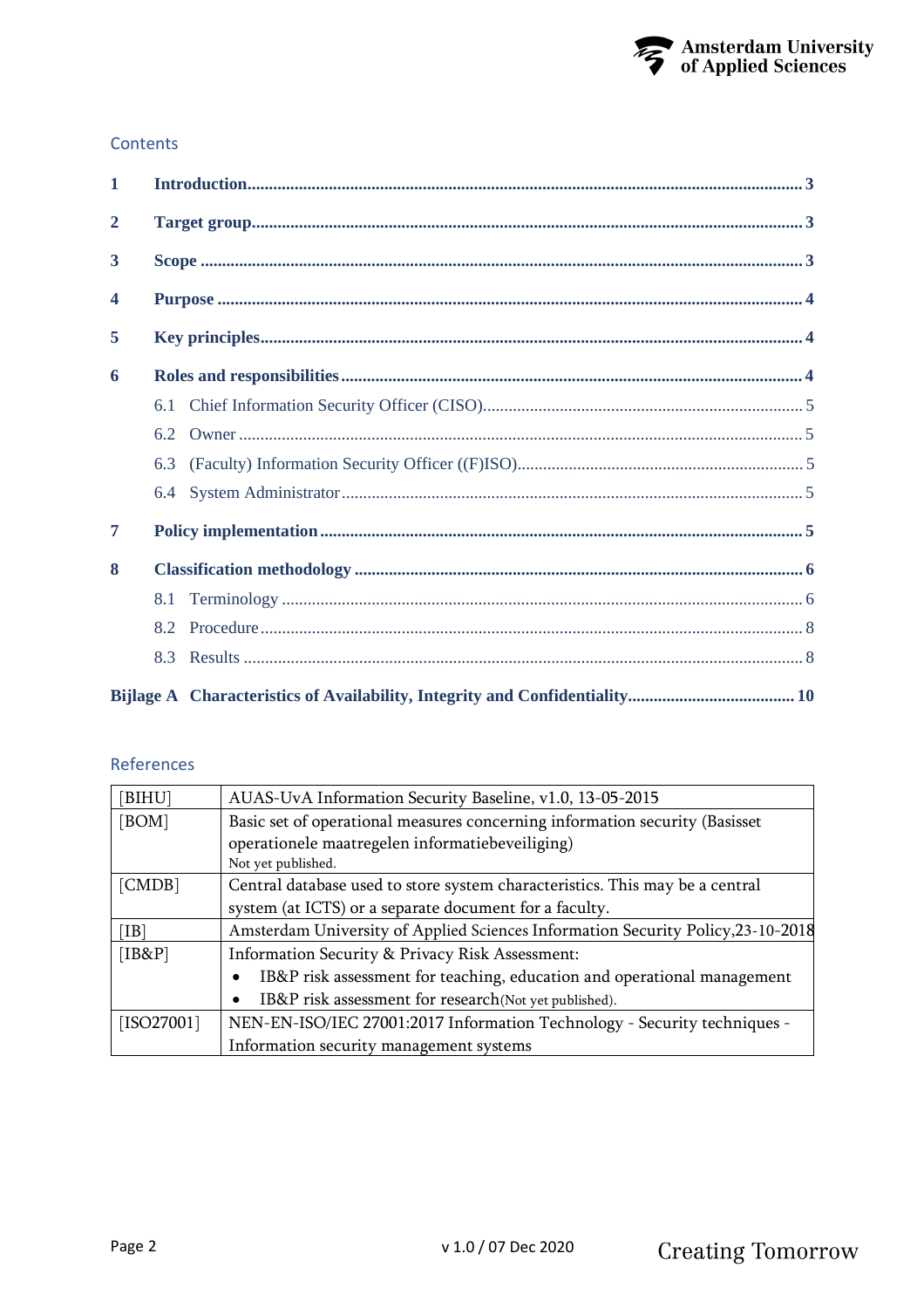

## <span id="page-2-3"></span><span id="page-2-0"></span>1 Introduction

Handling and managing information is crucial to the proper functioning of the Amsterdam University of Applied Sciences (AUAS). Students and staff must be able to rely on information being available when and where it is needed, as well as that it is correct and accurate and only accessible to authorised persons.

It makes sense to differentiate the various levels of information protection. For example, not all information is confidential and it would not be user friendly to subject non-confidential data to as stringent protection as for highly confidential information. This requires a degree of proportionality, including for the purposes of ensuring efficient use of the available funding. Classification of information is tool that can be used to establish proportionality between the value of the data and the cost of measures to be taken to ensure an adequate level of protection.

This document outlines the classification method used to classify data and information systems according to the quality aspects of Availability, Integrity and Confidentiality, on the basis of which the appropriate level of protection is determined. Selection of the technical and organisational security measures required for the adequate protection of information will subsequently take place based on the level of protection determined.

## <span id="page-2-1"></span>2 Target group

The primary target group for these guidelines is everyone at the AUAS who has a responsibility in relation to the processing of data and therefore its protection, such as process owners, data owners, system owners, application owners and project owners, who are responsible for the introduction of adequate protection of information.

The secondary target group is anyone who is involved in implementing changes to information processing, information handling processes and systems. This group plays a role in the correct classification of the information and thus in determining the appropriate level of protection.

## <span id="page-2-2"></span>3 Scope

The classification guidelines apply to all information of the AUAS, regardless of the medium in which this information is stored and regardless of its presentation, and to the systems in which this information is stored (information systems).

The classification guidelines are an elaboration of a part of the information security policy<sup>1</sup> and implement the standard ISO 27001, clause 8.2.1.

Classification is not a one-off activity, but rather is a cycle that must be repeated on the basis of new insights (e.g. as a result of actual incidents) or following the introduction or modifications of functionality, which may lead to modification of classification and security measures.

The elaboration of this policy into a set of instructions and a practical guide for carrying out and documenting the classification of information and information systems is set out in '**IB&P Risk Assessment**' [IB&P].

The description of the technical and organisational security measures to be selected on the basis of the outcome of the classification is not part of these guidelines. Measures are described at a high level of

<sup>1</sup> Please see Information Security Policy [IB], Appendix B.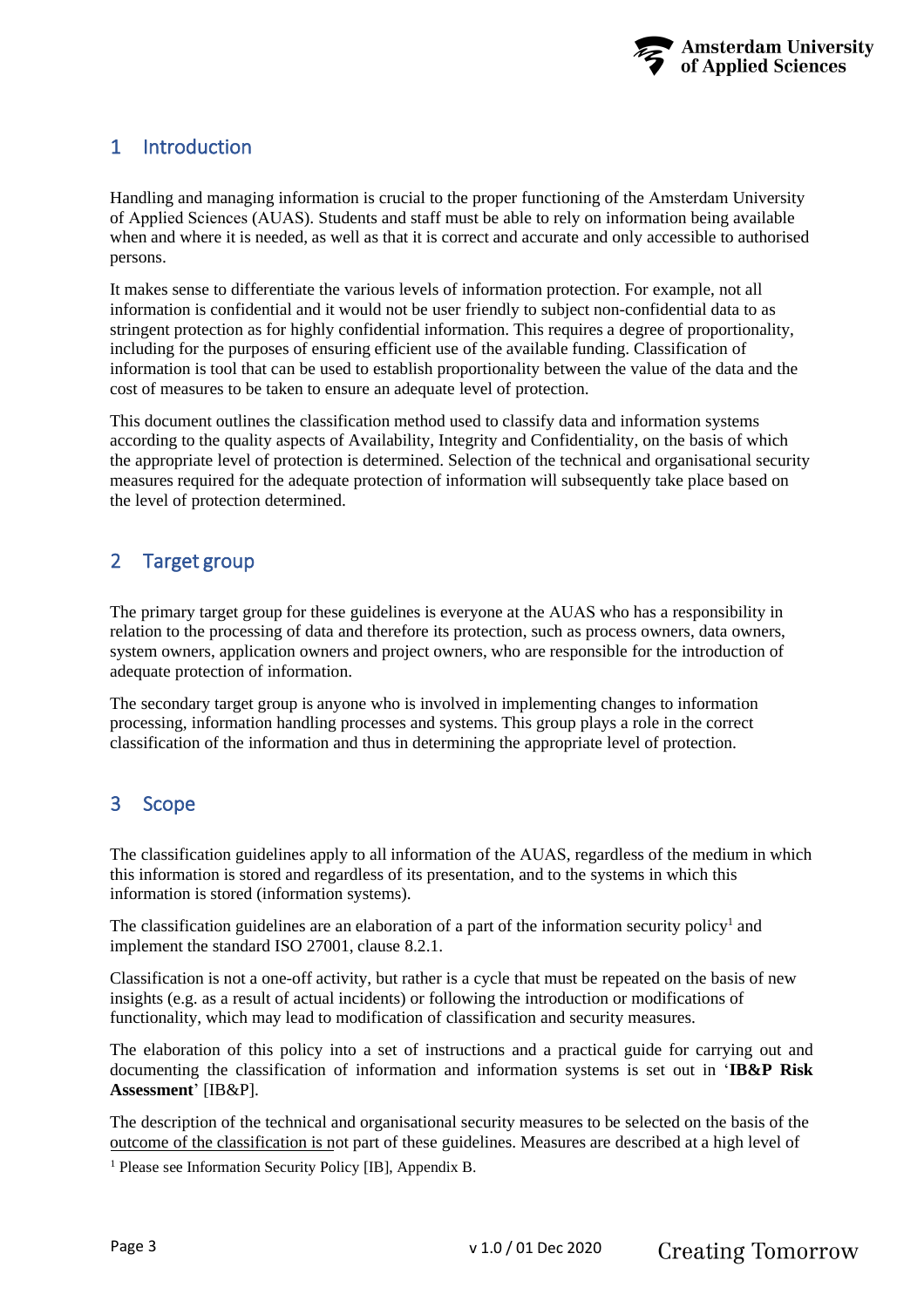

<span id="page-3-3"></span>abstraction in the Information Security Baseline for Higher Education (Baseline Informatiebeveiliging Hoger Onderwijs, [BIHU]). For the purposes of implementation, a basic set of operational measures is required, corresponding to the different levels of protection<sup>2</sup>. This basic set of operational measures is outlined specifically for the AUAS in the 'Basic set of operational measures concerning information security' [BOM].

## <span id="page-3-0"></span>4 Purpose

Classification of information contributes to a safe learning and working environment, to compliance with legislation such as the GDPR, and therefore to the image of the AUAS Similarly, classification of information helps select the measures that need to be taken in order to adequately protect information, ensure its integrity and optimise its availability, as well as increases the alertness of the organisation in relation to the value of information and security risks.

The aim of the classification guidelines is to set out a clear method of classifying information based on the quality aspects of Availability, Integrity and Confidentiality in order to be able to determine the appropriate level of protection on that basis. Based on the outcome, namely the required level of protection, the corresponding security measures can be selected for the adequate protection of information, using the 'Basic set of operational measures concerning information security' [BOM].

## <span id="page-3-1"></span>5 Key principles

The following basic policy principles apply:

- <span id="page-3-4"></span>1. Data, processes, applications and systems have a business owner. With regard to the overarching corporate systems of the AUAS, officers have been appointed who carry out the role of system owner.
- 2. The delegated owner determines the classification and therefore the required level of protection.
- 3. The CISO, in consultation with the user organisation and ICTS, determines what security measures are appropriate for the protection level.
- 4. When processing information, the classification level of the system or application in which certain information is used may be different from what would be expected based on the classification of the information (alone). Rather, the context is relevant to the classification.
- 5. The aim is to achieve a responsible classification level that is as 'low' as possible; unnecessarily high classification leads to unnecessary measures and costs.
- 6. Where a risk assessment shows that additional measures are necessary, these must be taken. The standard security measures prescribed for the level of protection are not an automatic guarantee of adequacy.

## <span id="page-3-2"></span>6 Roles and responsibilities

*Central roles within the Executive Staff*

<sup>2</sup> Please see [H8.1.](#page-5-1)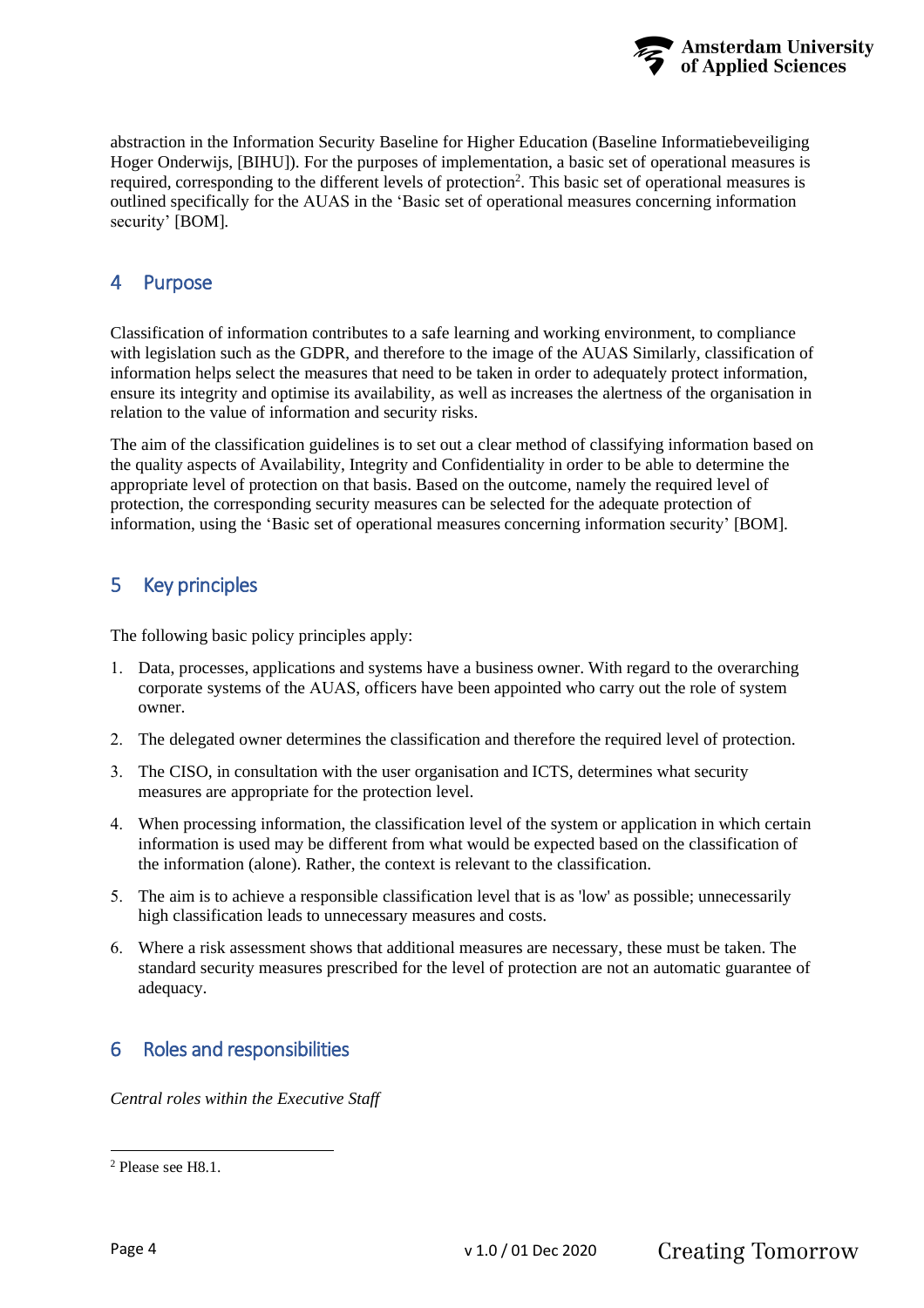#### <span id="page-4-5"></span><span id="page-4-0"></span>6.1 Chief Information Security Officer (CISO)

The CISO is responsible for policy, frameworks and guidelines in the field of information security. The CISO determines the method of information classification and contributes to the determination of the information classification in consultation with the owner and approves the information classification.

The CISO is responsible for the creation, maintenance and monitoring of the procedure and instructions for the IB&P risk assessment [IB&P] for teaching, education, research and operational management.

#### *Decentralised roles*

#### <span id="page-4-1"></span>6.2 Owner

The owner, such as the process owner, data owner, system owner, application owner, product owner and project owner, has final responsibility for the implementation and the outcome of the classification (please also see key principle [1\)](#page-3-4). The owner decides on functionality and changes therein, performs the information classification on that basis and bears the costs related to information security. The owner is responsible for documenting the classification of information and obtaining approval from the CISO. The owner is also responsible for implementing the required security measures.

#### <span id="page-4-2"></span>6.3 (Faculty) Information Security Officer ((F)ISO)

The (Faculty) Information Security Officer is able to contribute to determining the information classification in consultation with the owner, and approving the information classification, on behalf of the CISO.

The (F)ISO shall keep a record of the proper classification of systems within its domain in a [CMDB].

#### <span id="page-4-3"></span>6.4 System Administrator

The systems administrator provides substantive knowledge of information, systems and processes during the information classification process.

### <span id="page-4-4"></span>7 Policy implementation

The classification guidelines will be adopted by the Executive Board. The CISO will be responsible for maintaining the content of the document and its periodic review every 4 years.

From the moment of adoption of these guidelines, information classification of information and information systems will be applied using the IB&P Risk Assessment [IB&P] for teaching, education, research and operational management. A procedure/manual/set of instructions will be developed for each sub-area under the responsibility of the CISO and the Data Protection Officer.

The (F)ISO of the faculties or departments will keep a record of the appropriate classification of information and information systems within their domain in a [CMDB].

The CISO will be able to determine whether information and information-processing systems have been classified correctly, as well as whether the correct protective measures have been taken effectively, by way of audits.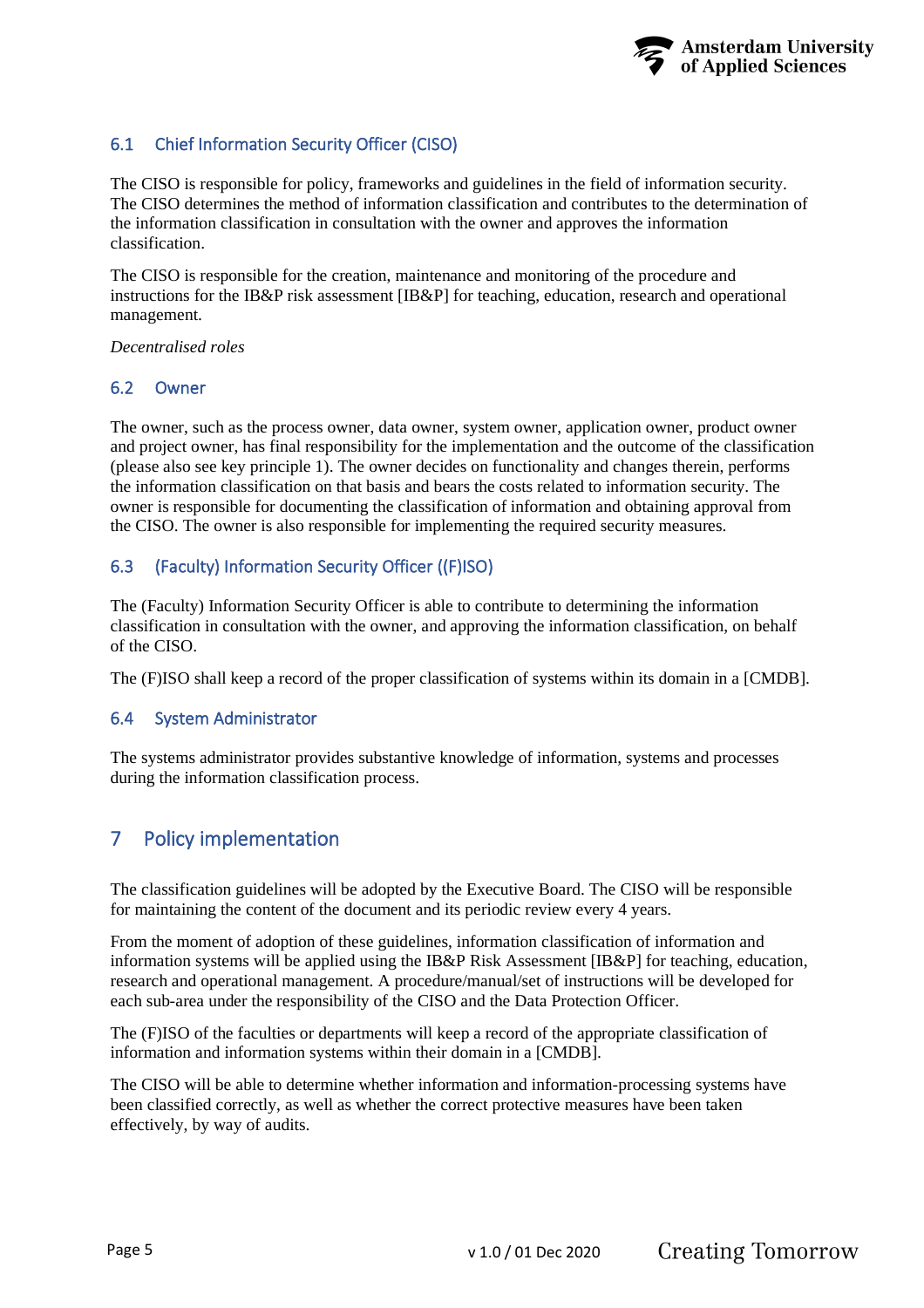

## <span id="page-5-2"></span><span id="page-5-0"></span>8 Classification methodology

#### <span id="page-5-1"></span>8.1 Terminology

This section defines the terms and classifications used in the classification methodology.

The classification uses the general concept of 'damage', which refers to damage to the interests of the AUAS, its employees, students or customers.

#### Availability

Availability is understood to mean: ensuring that authorised users have timely access to information and related facilities at the right times.

Aspects that determine availability include reliable power supply, proper fire safety, the presence of an up-to-date continuity plan, reliable reserve copies and the lack of 'single points of failure'. Other key aspects are the existence of sufficient access opportunities for the intended number of simultaneous users and protection against so-called 'Cyber threats'.

In terms of availability, the following classes are distinguished:

| Class         | Description                                                                                                                       |  |
|---------------|-----------------------------------------------------------------------------------------------------------------------------------|--|
| Low           | Overall loss or unavailability of this information for <b>more than 2 days</b> will cause some<br>noticeable (measurable) damage. |  |
| <b>Medium</b> | Overall loss or unavailability of this information for <b>one or two days</b> can cause serious<br>(in) direct damage.            |  |
| <b>High</b>   | Overall loss or unavailability of this information for less than one day may cause<br>(very) significant damage.                  |  |

#### Integrity

Integrity is understood to mean: ensuring the accuracy and completeness of information and processing; it is a quality aspect that prevents information from being modified or destroyed either deliberately or inadvertently.

Elements of integrity, for example, include the making of changes by authorised persons, validity checks and the registration of changes, for example, by means of an audit trail or via a Change Acceptance Board (CAB).

In terms of integrity, the following classes are distinguished:

| Class         | Description                                                                                                                                                                                                                                                            |  |
|---------------|------------------------------------------------------------------------------------------------------------------------------------------------------------------------------------------------------------------------------------------------------------------------|--|
| Low           | The business process allows for a number of integrity failures. Changes in<br>information or not harmful or are harmful to a very limited extent.<br>The business process allows for very few integrity failures. Inaccuracies can cause<br>serious (in)direct damage. |  |
| <b>Medium</b> |                                                                                                                                                                                                                                                                        |  |
| <b>High</b>   | The business process does not allow for integrity failures. Incorrect information can<br>cause (very) significant damage.                                                                                                                                              |  |

#### Confidentiality

Confidentiality is understood to mean: ensuring that information is only available to those persons who are authorised to access that information.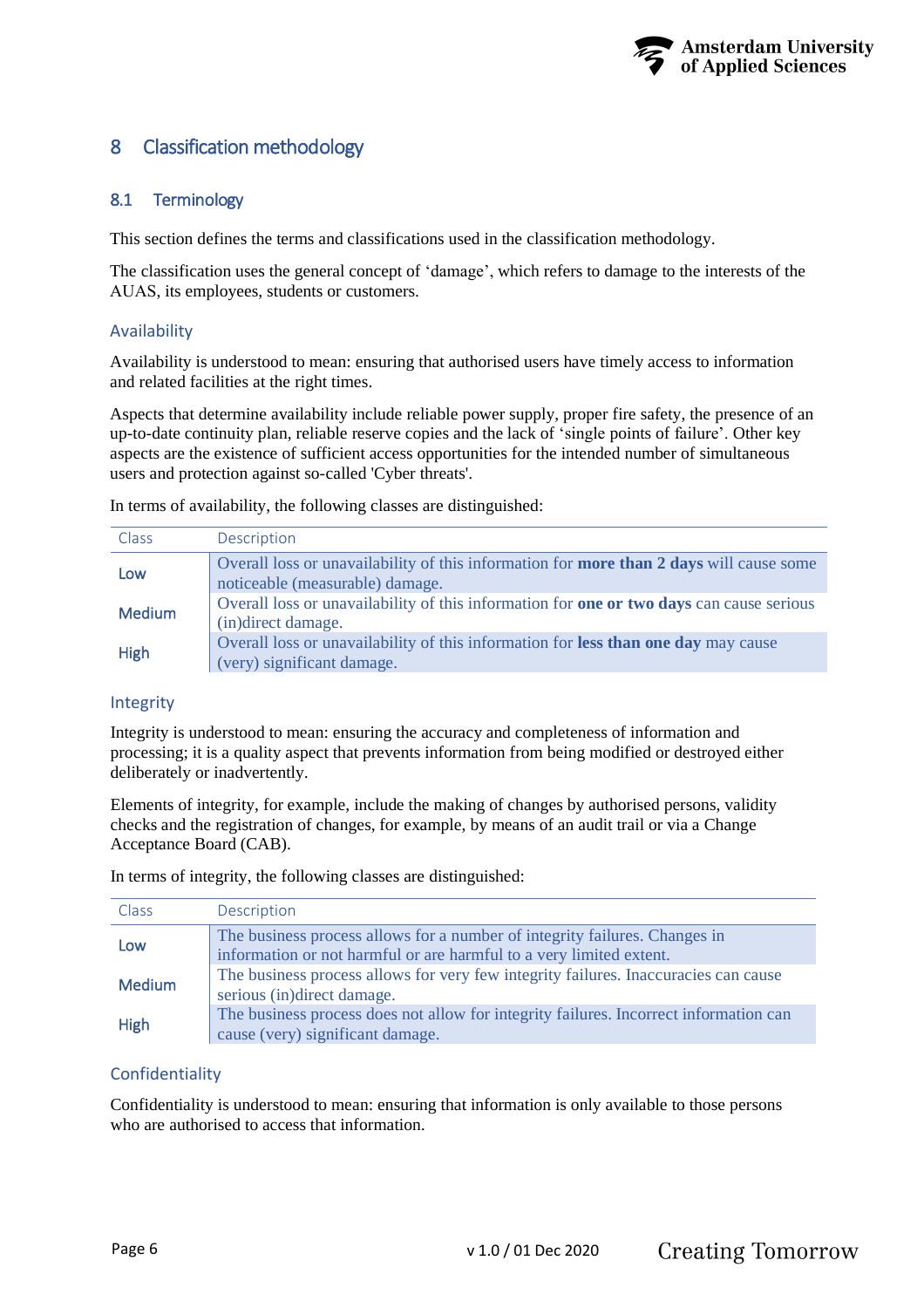

Aspects that determine confidentiality include the encryption of information and user authentication for accessing the data.

| Class                    | Description                                                                                                                                                                                                 |
|--------------------------|-------------------------------------------------------------------------------------------------------------------------------------------------------------------------------------------------------------|
| <b>Public</b>            | All information that is generally accessible to everyone. A select group is<br>allowed to make changes to this data. Disclosure does not cause any<br>damage.                                               |
| Internal<br>(Low)        | Information that may or should be accessible to persons affiliated with<br>the AUAS. A select group is allowed to make changes to this data.<br>Breach of confidentiality may cause some (in)direct damage. |
| Confidential<br>(Medium) | Information that should only be accessible to a limited group of users. A<br>select group is allowed to make changes to this data. Breach of<br>confidentiality can cause serious (in)direct damage.        |
| Confidential<br>(High)   | Highly confidential information, accessible only to specifically named<br>individuals, where inadvertent disclosure outside this group may cause<br>significant (in)direct damage.                          |

The following classes are used with regard to confidentiality.

The standard classification for personal data is as follows: Normal personal data is classified as Confidential, whereas Special personal data is classified as Confidential. The context of the situation, the use and the nature of personal data must always be taken into account, as these aspects may lead to the data being classified as higher than the standard classification dictates.

#### Characteristics of Availability, Integrity and Confidentiality

For further illustration, [Bijlage](#page-9-0) [A](#page-9-0) shows the characteristics and threats to Availability, Integrity and Confidentiality.

#### Level of protection

In order to apply proportionality between the value of the information and the costs of measures to be taken, security measures are divided into 3 levels of protection.

| <b>Class</b>  | Description                                                                                                                                          |
|---------------|------------------------------------------------------------------------------------------------------------------------------------------------------|
| Low           | This level contains the minimum requirements for all information facilities.<br>The package of Standard Security Measures is also referred to as the |
|               | 'security baseline'.                                                                                                                                 |
|               | This level contains additional requirements in respect of the 'security                                                                              |
| <b>Medium</b> | baseline' for information facilities. The package of security measures                                                                               |
|               | entails additional requirements and additional costs.                                                                                                |
|               | This level contains additional requirements to the Standard and Sensitive                                                                            |
| <b>High</b>   | levels. These may be standardised prescribed measures or they may be                                                                                 |
|               | customised.                                                                                                                                          |

The following classes are used for the level of protection.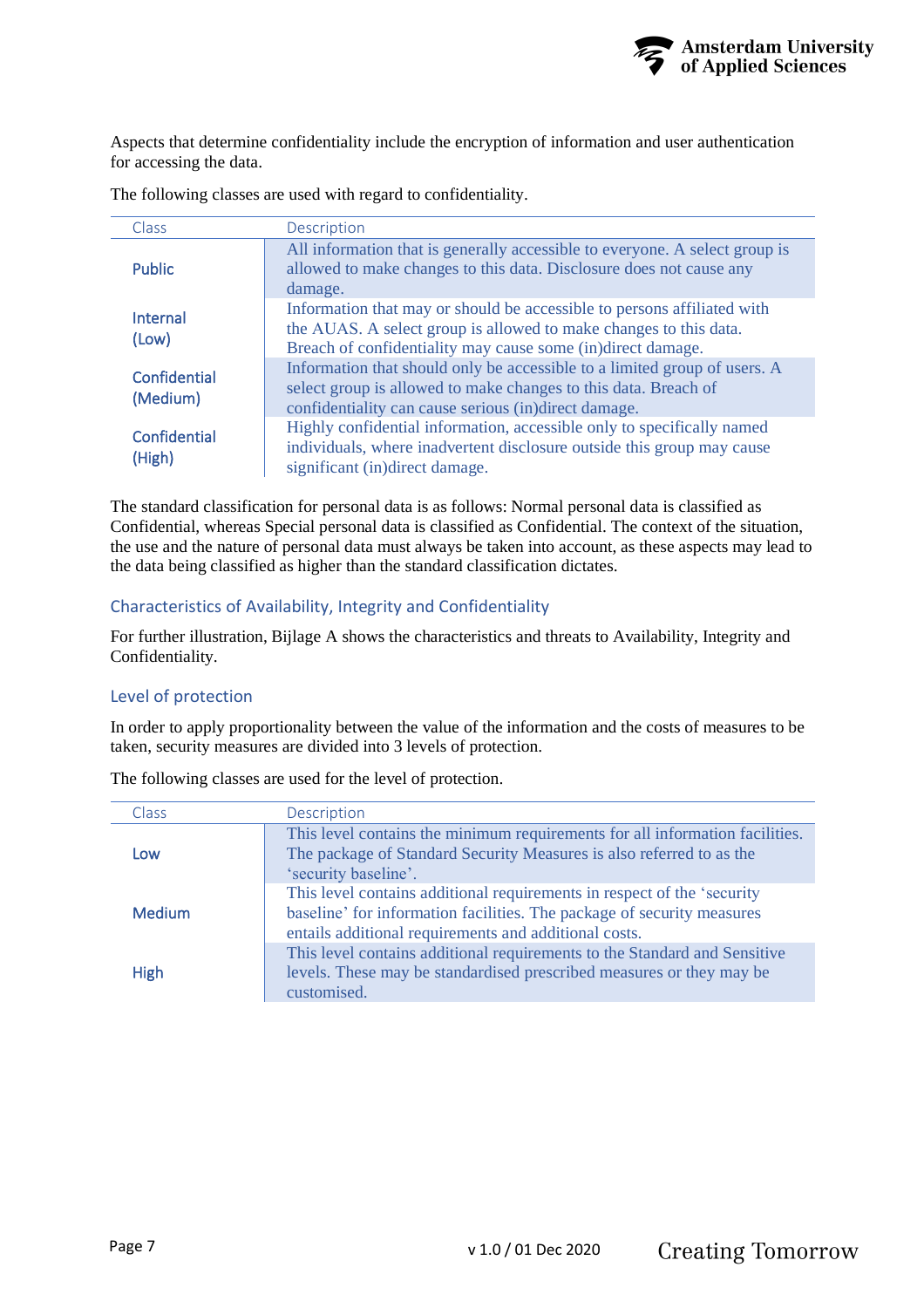

<span id="page-7-2"></span>The table below shows the relationship between the level of protection and the classifications of the quality aspects of Availability, Integrity and Confidentiality.

| Level of protection | Availability | Integrity | Confidentiality |
|---------------------|--------------|-----------|-----------------|
| Low                 | Low          | Low       | Low, Public     |
| <b>Medium</b>       | Medium       | Medium    | Medium          |
| <b>High</b>         | High         | High      | High            |

The classifications Low, Medium and High correspond to the level of protection. In addition, with regard to Confidentiality, the protection level Low applies to the classification Public.

The level of protection is determined separately for each of the quality aspects of Availability, Integrity and Confidentiality. This is to prevent a high level of protection for one quality aspect leading to expensive measures for another quality aspect with a Low level of protection.

#### <span id="page-7-0"></span>8.2 Procedure

The process of classification will take place through interaction between the owner of the information and the CISO. The owner may also appoint a delegated owner and the CISO may also delegate a(n) (F)ISO or data steward.

The owner will share their assessment of the importance and business impact with the CISO, after which they will jointly draw conclusions and select appropriate measures. In many cases, this classification obviates a time-consuming and abstract risk assessment.

The three main phases of the classification are as follows:

- 1. Identification. Information classification starts with identifying what information is involved, what business process(es), information system and what laws and regulations may require its use, distribution and storage.
- 2. Impact assessment and level determination. Following identification, the classification of the information elements for the aspects of availability, integrity and confidentiality is determined; how big is the impact of breaches of these AIC aspects. These assessments lead to the determination of the (adequate) level of protection. Based on the protection level, the necessary associated measures are selected from the 'Basic set of operational measures concerning information security' [BOM].
- 3. Assessment of measures. This phase assesses whether the measures identified above are sufficient, whether they have already been implemented, or whether additional actions are required. If a classification of High has been determined or if there are standard measures that cannot or will not be taken, a separate risk assessment is required. All considerations and conclusions come together in the final recommendation.

#### <span id="page-7-1"></span>8.3 Results

The result of the classification methodology is the classification and the measures to be taken for adequate protection of the information or the information system. This is recorded in the 'IB&P risk assessment' [IB&P] document.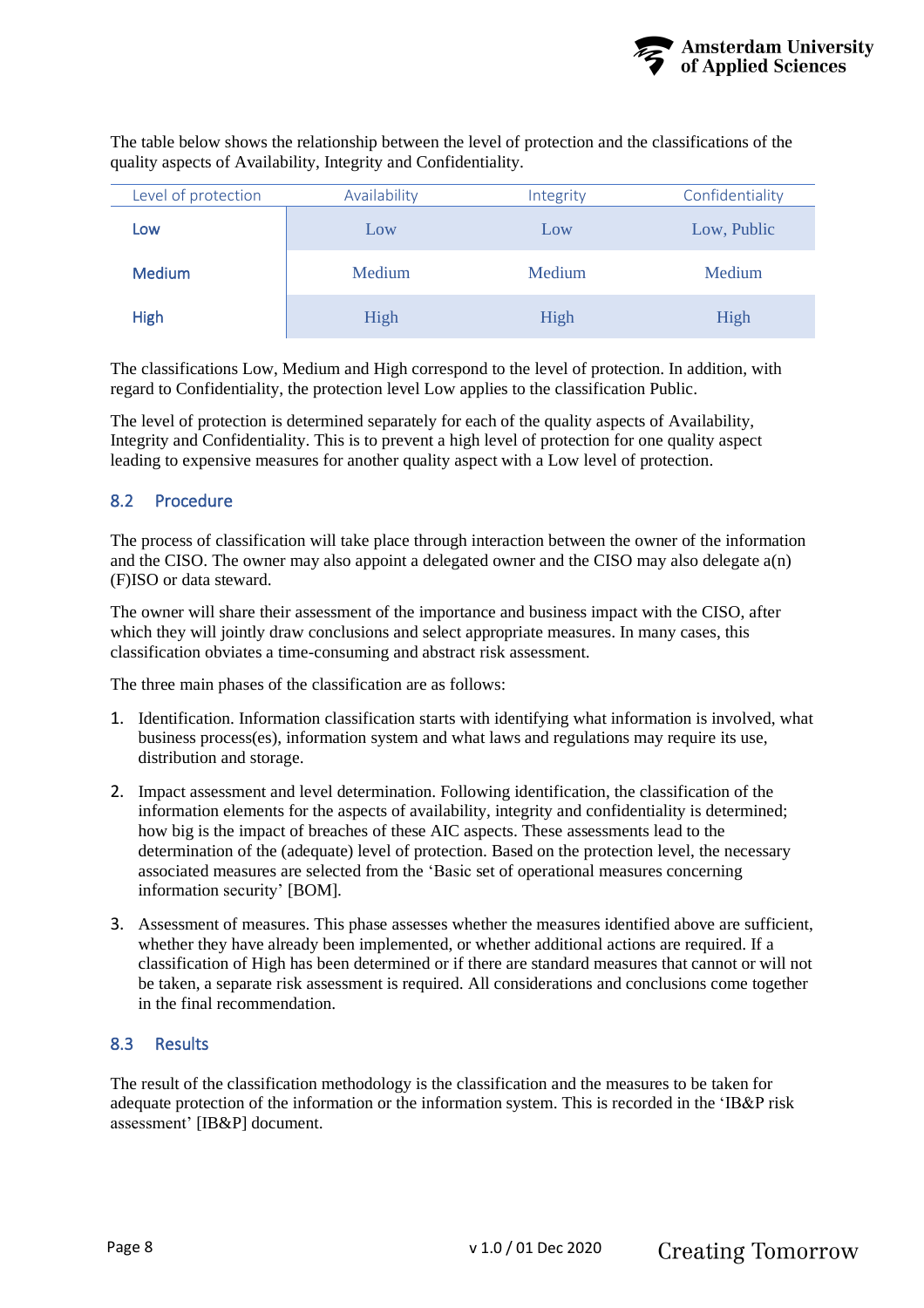

The document is archived by the CISO, for the purpose of reproducibility, audits or to allow comparisons to be made for future reclassifications.